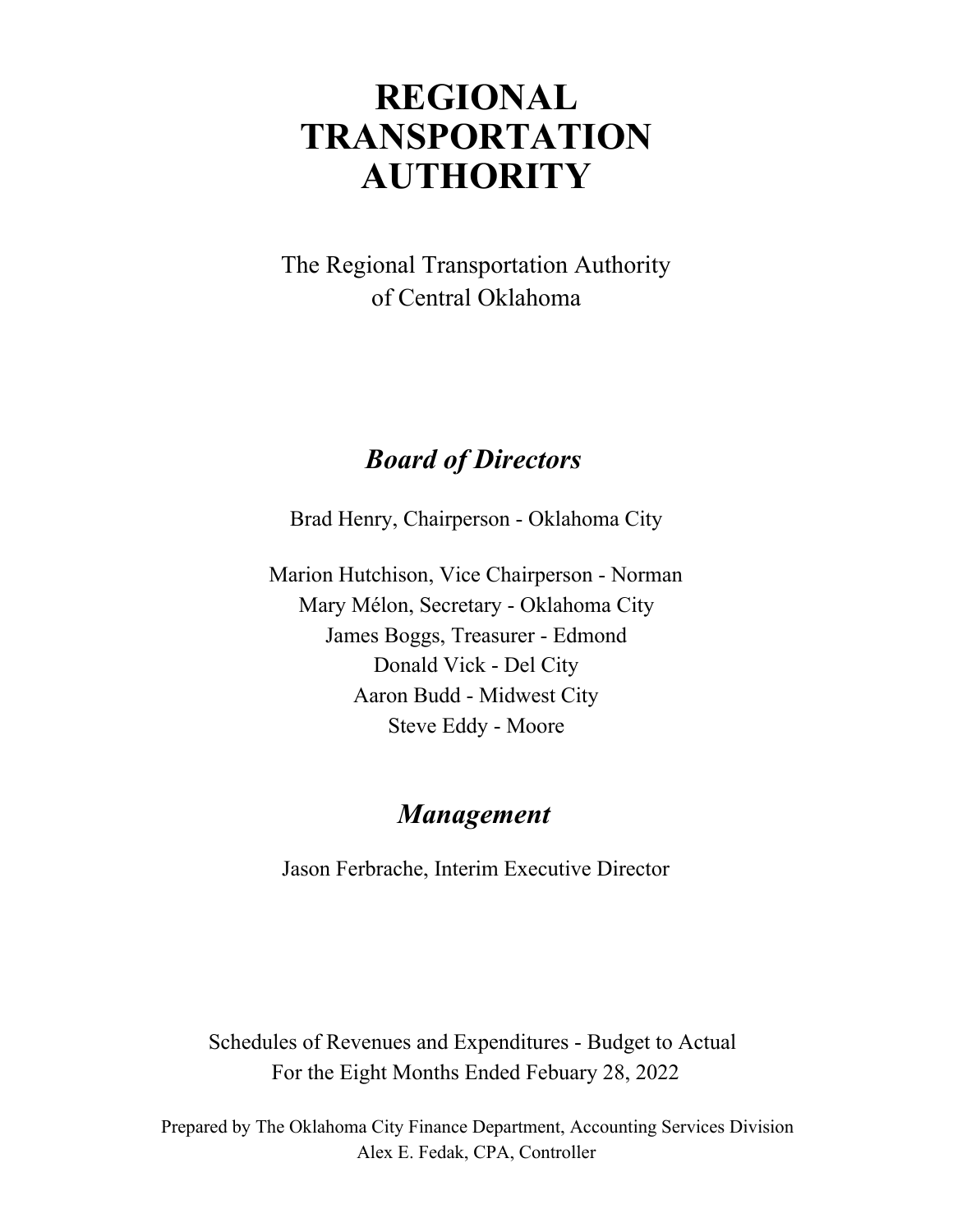### **REGIONAL TRANSPORTATION AUTHORITY SCHEDULES OF REVENUES AND EXPENDITURES - BUDGET TO ACTUAL OF CENTRAL OKLAHOMA**

### **TABLE OF CONTENTS**

For the Eight Months Ended Febuary 28, 2022

**PAGE**

| Letter of Transmittal                                    | $\ddot{\mathbf{i}}$ |
|----------------------------------------------------------|---------------------|
| Schedule of Revenues and Expenditures - Budget to Actual |                     |
| Summary                                                  |                     |
| Operations                                               | $\mathcal{L}$       |
| <b>Grant Activity</b>                                    | 3                   |
| Statement of Local Funding                               | 4                   |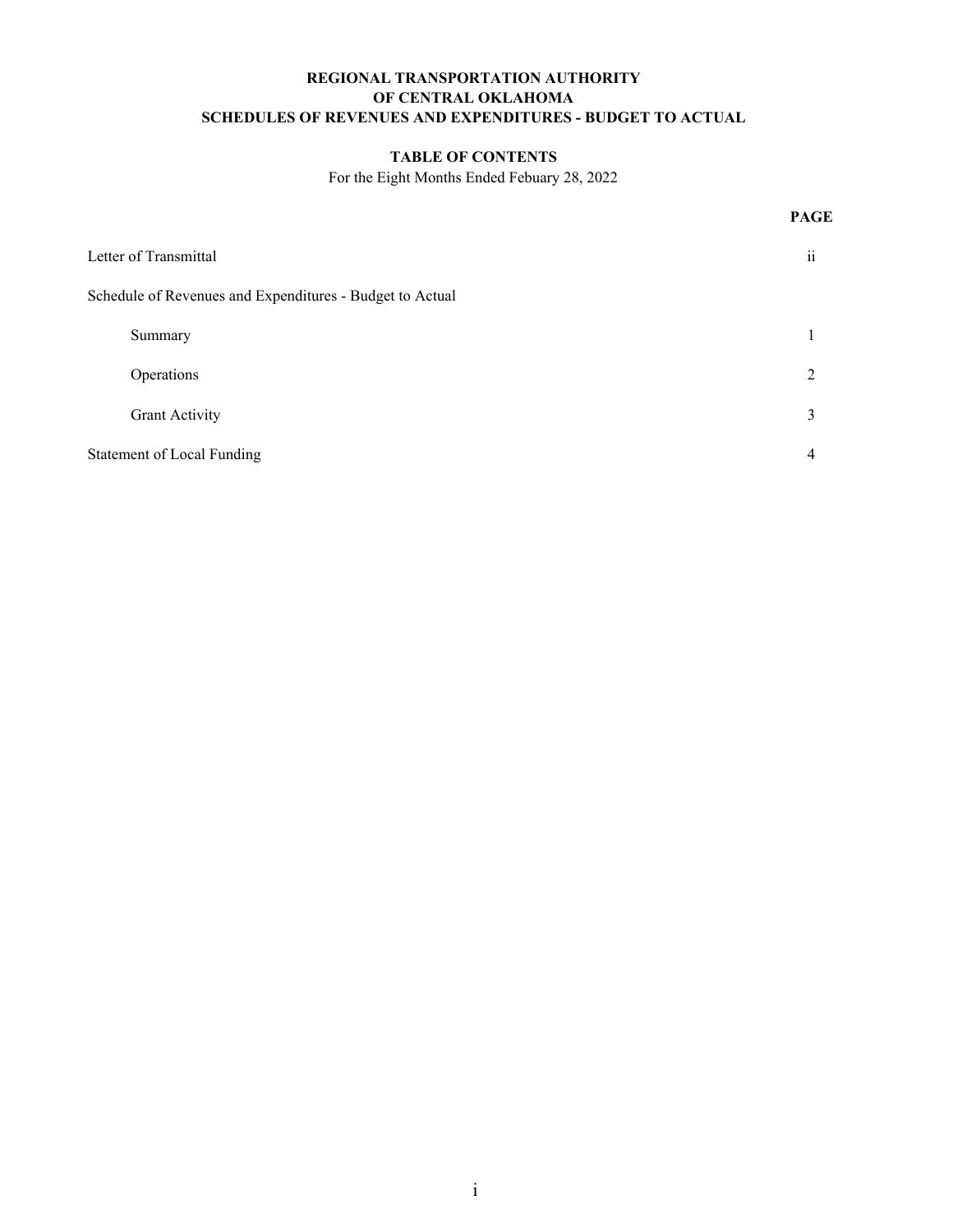

### The City of OKLAHOMA CITY DEPARTMENT OF FINANCE

- TO: The Board of Directors Regional Transportation Authority of Central Oklahoma
- FROM: Accounting Services Division

DATE: March 11, 2022

SUBJECT: Regional Transportation Authority of Central Oklahoma (Authority) Budget to Actual Schedule and Statement of Local Funding for the Eight Months Ended February 28, 2022

The financial reports presented on the following pages include schedules of revenues and expenditures - budget to actual and a statement of local funding for the Authority.

On the budget to actual schedules, the difference between the actual revenues and expenditures to the budget is the variance. Positive variances indicate favorable conditions, whereas negative variances indicate unfavorable conditions.

The budget to actual schedules are prepared on a cash basis of accounting.

The financial reports are for internal use only and are unaudited. The schedules are prepared by the City of Oklahoma City Finance Department, Accounting Services Division. The undersigned are prepared to answer any questions you may have pertaining to the reports.

Respectfully submitted:

Susan R Korpi MIII, 1<sup>.</sup> WILLY

City of Oklahoma City City of Oklahoma City Municipal Accountant II Assistant Controller

amy M. Parker

Alex E. Fedak

Alex E. Fedak, CPA City of Oklahoma City Controller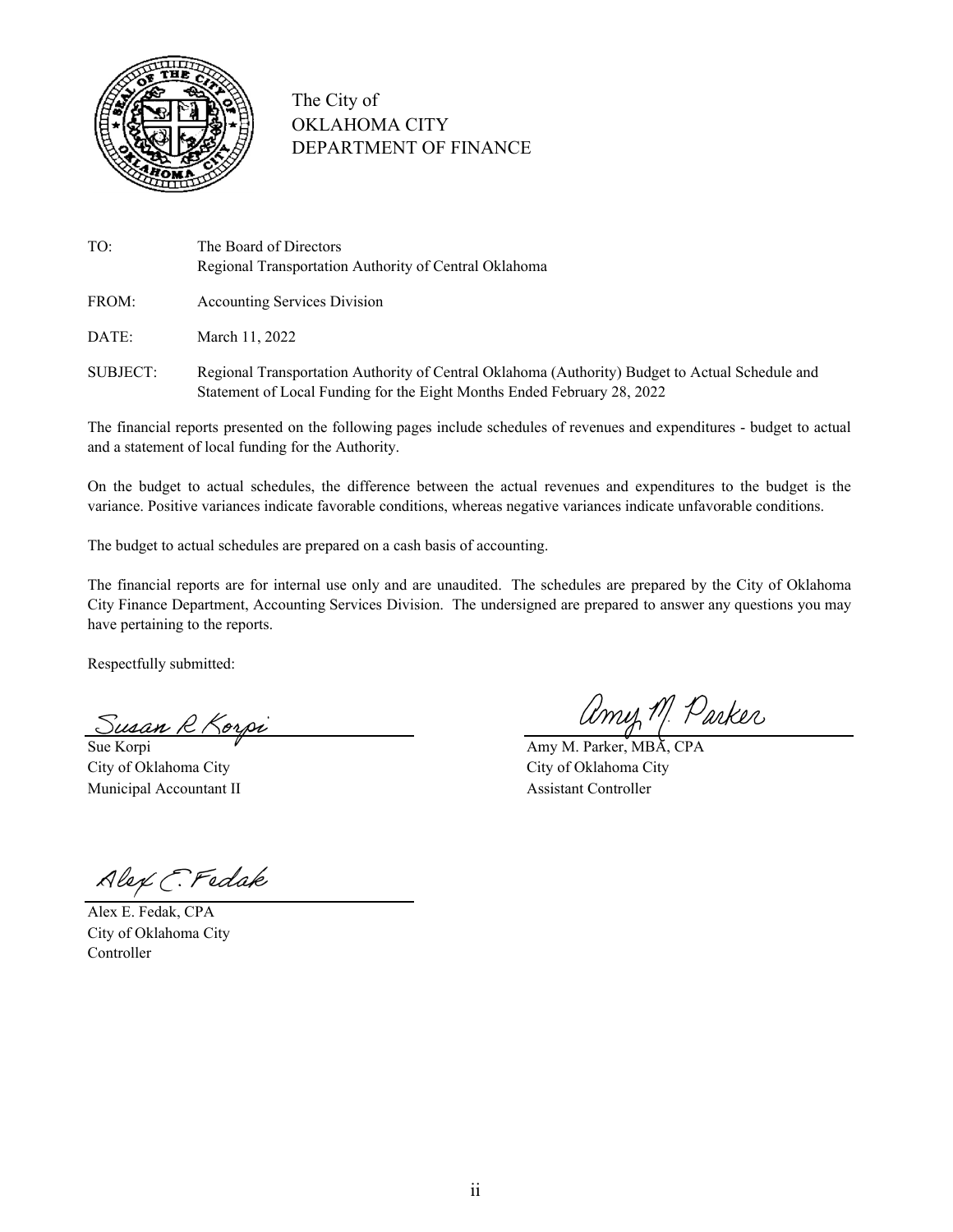### **SCHEDULE OF REVENUES AND EXPENDITURES - BUDGET TO ACTUAL REGIONAL REGIONAL** For the Eight Months Ended Febuary 28, 2022 TRANSPORTATION AUTHORITY **SUMMARY OF CENTRAL OKLAHOMA**

(unaudited)

|                                |                   |                     | Actual              |               | Actual as a         |
|--------------------------------|-------------------|---------------------|---------------------|---------------|---------------------|
|                                | Original          | Original            | Revenues/           |               | Percent of          |
|                                | <b>Budget</b>     | <b>Budget</b>       | <b>Expenditures</b> |               | <b>Year to Date</b> |
|                                | <b>Total Year</b> | <b>Year to Date</b> | Year to Date (2)    | Variance      | <b>Budget</b>       |
| <b>SOURCES</b>                 |                   |                     |                     |               |                     |
|                                | \$1,348,761       | \$1,348,761         | \$1,232,970         | (S115,791)    | 91.4%               |
|                                | 360,201           | 360,201             | 329,493             | (30,708)      | 91.5                |
|                                | 1,708,962         | 1,708,962           | 1,562,463           | (146, 499)    | 91.4                |
| <b>EXPENDITURES</b>            |                   |                     |                     |               |                     |
|                                | 1,348,761         | 466,383             | 400,532             | 65,851        | 85.9                |
|                                | 360,201           | 360,201             | 403,898             | (43,697)      | 112.1               |
|                                | 1,708,962         | 826,584             | 804,430             | 22,154        | 97.3                |
| <b>Operating (loss) income</b> | $S -$             | \$882,378           | 758,033             | $(\$124,345)$ | 85.9                |
| <b>OPERATIONS</b>              |                   |                     |                     |               |                     |
|                                |                   |                     | 803,341             |               |                     |
|                                |                   |                     | \$1,635,779         |               |                     |
| <b>GRANT ACTIVITY</b>          |                   |                     |                     |               |                     |
|                                |                   |                     | (70, 963)           |               |                     |
|                                |                   |                     | (S145, 368)         |               |                     |

(1) Operation's source of funds is from current year contributions and the prior year cash balance.

(2) Year to Date Actuals include expenses from May & June that were paid in July.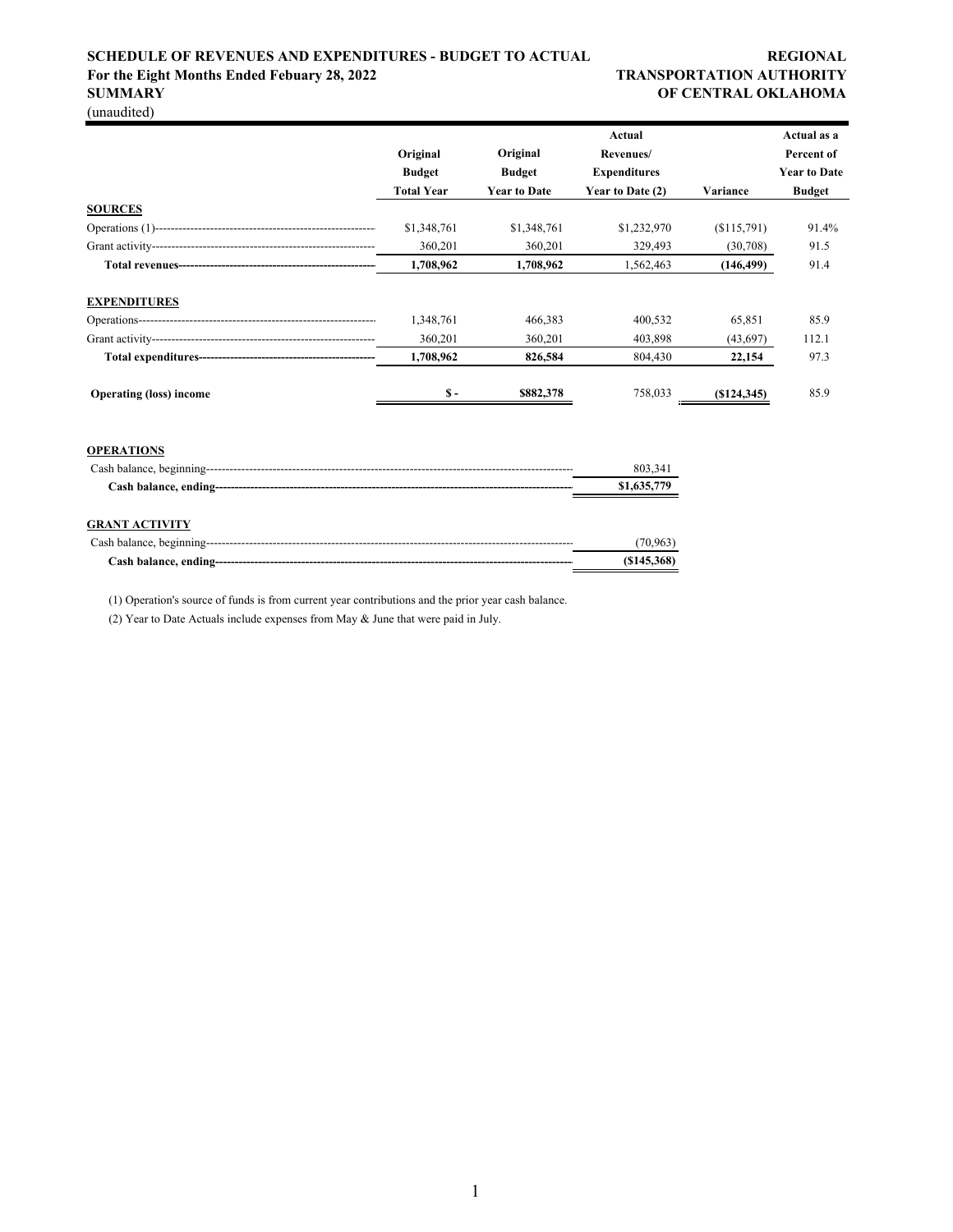### **SCHEDULE OF REVENUES AND EXPENDITURES - BUDGET TO ACTUAL REGIONAL** For the Eight Months Ended Febuary 28, 2022 TRANSPORTATION AUTHORITY

(unaudited)

# **OPERATIONS OF CENTRAL OKLAHOMA**

|                                                                     |                   |                     | Actual as a         |                          |                     |
|---------------------------------------------------------------------|-------------------|---------------------|---------------------|--------------------------|---------------------|
|                                                                     | Original          | Original            | Revenues/           |                          | Percent of          |
|                                                                     | <b>Budget</b>     | <b>Budget</b>       | <b>Expenditures</b> |                          | <b>Year to Date</b> |
|                                                                     | <b>Total Year</b> | <b>Year to Date</b> | Year to Date (2)    | Variance                 | <b>Budget</b>       |
| <b>SOURCES</b>                                                      |                   |                     |                     |                          |                     |
|                                                                     | \$1,348,761       | \$1,348,761         | \$1,232,970         | \$115,791)               | 91.4%               |
|                                                                     | 1,348,761         | 1,348,761           | 1,232,970           | (115,791)                | 91.4                |
| <b>EXPENDITURES</b>                                                 |                   |                     |                     |                          |                     |
| Professional services - COTPA administration------------------      | 27.460            | 20,592              | 18,304              | 2,288                    | 88.9                |
| Professional services - Holmes & Associates---------------------    | 301,080           | 170,832             | 145,832             | 25,000                   | 85.4                |
| Professional services - Kimley-Horn-------------------------------  | 872,621           | 214,500             | 146,323             | 68,177                   | 68.2                |
|                                                                     | 9.000             |                     |                     | $\overline{\phantom{a}}$ | N/A                 |
|                                                                     | 15,000            | 8.700               | 8,700               | $\overline{\phantom{a}}$ | 100.0               |
|                                                                     | 26,000            |                     |                     | $\overline{\phantom{a}}$ | N/A                 |
|                                                                     | 7.850             |                     |                     |                          | N/A                 |
|                                                                     | 20,000            |                     |                     |                          | N/A                 |
|                                                                     | 3,500             |                     |                     |                          | N/A                 |
|                                                                     | 10.000            |                     |                     |                          | N/A                 |
|                                                                     | 3.690             | 719                 | 594                 | 125                      | 82.6                |
|                                                                     | 1,520             |                     |                     |                          | N/A                 |
| Transfer to grant activity for grant match (1)--------------------- | 51,040            | 51,040              | 80,779              | (29, 739)                | 158.3               |
|                                                                     | 1,348,761         | 466,383             | 400,532             | 65,851                   | 85.9                |
| <b>Operating (loss) income</b>                                      | $S -$             | \$882,378           | 832,438             | (S49, 940)               | 94.3                |

### **CASH BALANCE**

| 803.341     |
|-------------|
| \$1,635,779 |

(1) This is the 20% grant match on the Kimley-Horn invoices approved through the December, 2021 claims reports.

(2) Year to Date Actuals include expenses from May & June that were paid in July.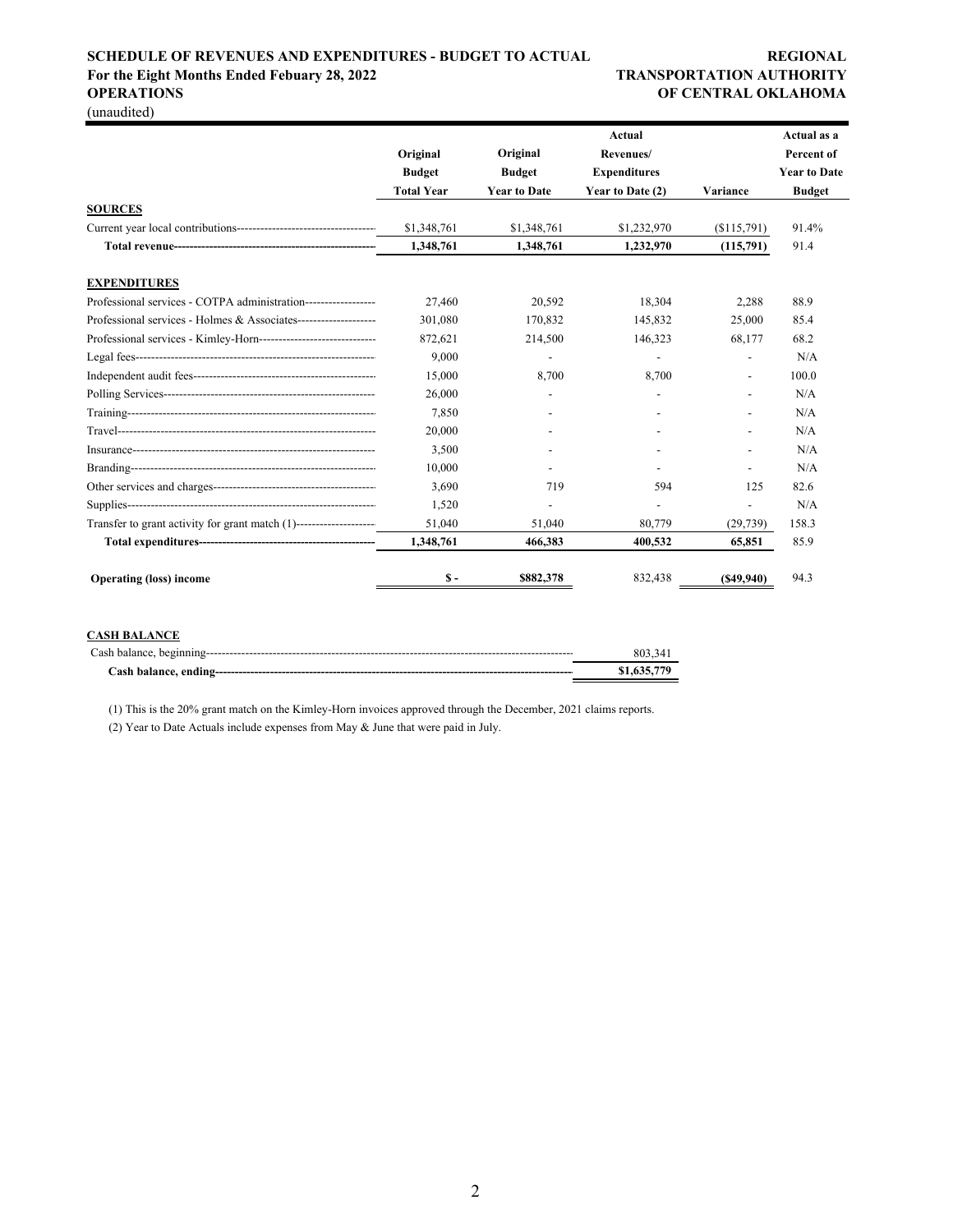### **SCHEDULE OF REVENUES AND EXPENDITURES - BUDGET TO ACTUAL REGIONAL REGIONAL** For the Eight Months Ended Febuary 28, 2022 TRANSPORTATION AUTHORITY **GRANT ACTIVITY OF CENTRAL OKLAHOMA**

(unaudited)

|                                                                    |               |                     | Actual              |              | Actual as a         |
|--------------------------------------------------------------------|---------------|---------------------|---------------------|--------------|---------------------|
|                                                                    | Original      | Original            | Revenues/           |              | Percent of          |
|                                                                    | <b>Budget</b> | <b>Budget</b>       | <b>Expenditures</b> |              | <b>Year to Date</b> |
|                                                                    | Total Year    | <b>Year to Date</b> | Year to Date (1)    | Variance     | <b>Budget</b>       |
| <b>SOURCES</b>                                                     |               |                     |                     |              |                     |
|                                                                    | \$309.161     | \$309,161           | \$248,714           | $(\$60,447)$ | 80.4%               |
| Transfer from Operations for local grant match------------------   | 51,040        | 51,040              | 80,779              | 29,739       | 158.3               |
|                                                                    | 360,201       | 360,201             | 329,493             | (30,708)     | 91.5                |
| <b>EXPENDITURES</b>                                                |               |                     |                     |              |                     |
| Professional services - Kimley-Horn------------------------------- | 360,201       | 360,201             | 403,898             | (43, 697)    | 112.1               |
|                                                                    | 360,201       | 360,201             | 403,898             | (43,697)     | 112.1               |
| <b>Operating (loss) income</b>                                     | $S -$         | \$ -                | (74, 405)           | (S74, 405)   | N/A                 |

### **CASH BALANCE**

| (70.963)   |
|------------|
| (S145.368) |

(1) Year to Date Actuals include expenses from May & June that were paid in July.